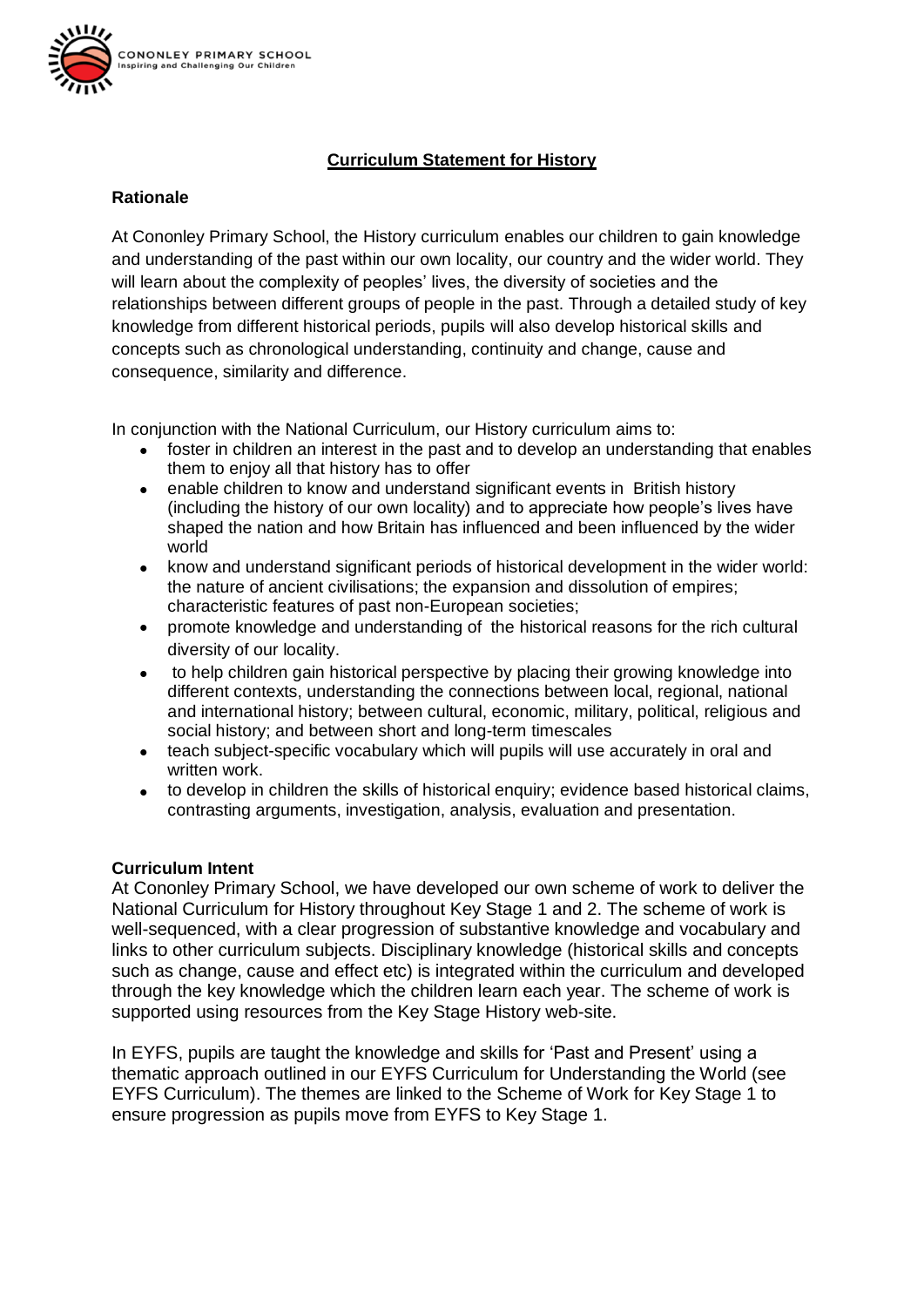

In Key Stages 1 and 2, a rolling programme is in place to ensure that the key knowledge from our History topics is taught to all pupils during each Key Stage, taking account of the mixed-age structure of our classes.

# **Curriculum Implementation EYFS**

The EYFS Curriculum for Understanding the World is taught in variety of ways through adult-led and adult-supported tasks and child-initiated learning in well-resourced provision areas, both indoors and outdoors.

## **Key Stage 1 and Key Stage 2**

In Key Stage 1 and 2, one History topic each year is taught for a full term followed by a shorter History topic which is taught for half a term. For the remaining term and a half of the school year, Geography topics are taught in the same way. This enables pupils to focus on aspects of particular topics for a greater period of time, allowing for greater depth of study, rather than teaching both History and Geography topics simultaneously.

In Key Stage 1, History topics are taught in a block of lessons. In Key Stage 2, History topics are taught in weekly lessons.

## **Cross Curricular Links**

Cross curricular links have been mapped to promote creativity through subjects such as Music, English, Science, Art and Design and other subjects.

## **Enrichment**

The History Curriculum is enriched in a variety of ways including:

- visits to local museums, including Craven Museum
- workshops from visiting specialists
- visits to historical sites such as Skipton Castle
- themed days linked to the History topic
- Displays and exhibitions for parents/carers

### **Progression and Assessment in History EYFS**

Regular observations and assessments of learning contribute to a summative assessment at the end of EYFS using the Early Years Outcomes for Understanding the World: 'Past and Present'.

## **KS1**

Regular, ongoing observational assessments are made and recorded in the History Big Book. The History topic is revisited at regular intervals through the year to ensure children remember what they have learned. The information from teacher's assessments contributes to an end of year summative assessment.

### **KS2**

Regular assessments will take place to ensure that 'sticky' knowledge has been transferred to children's long-term memories. Progress will be measured by children knowing and remembering more.